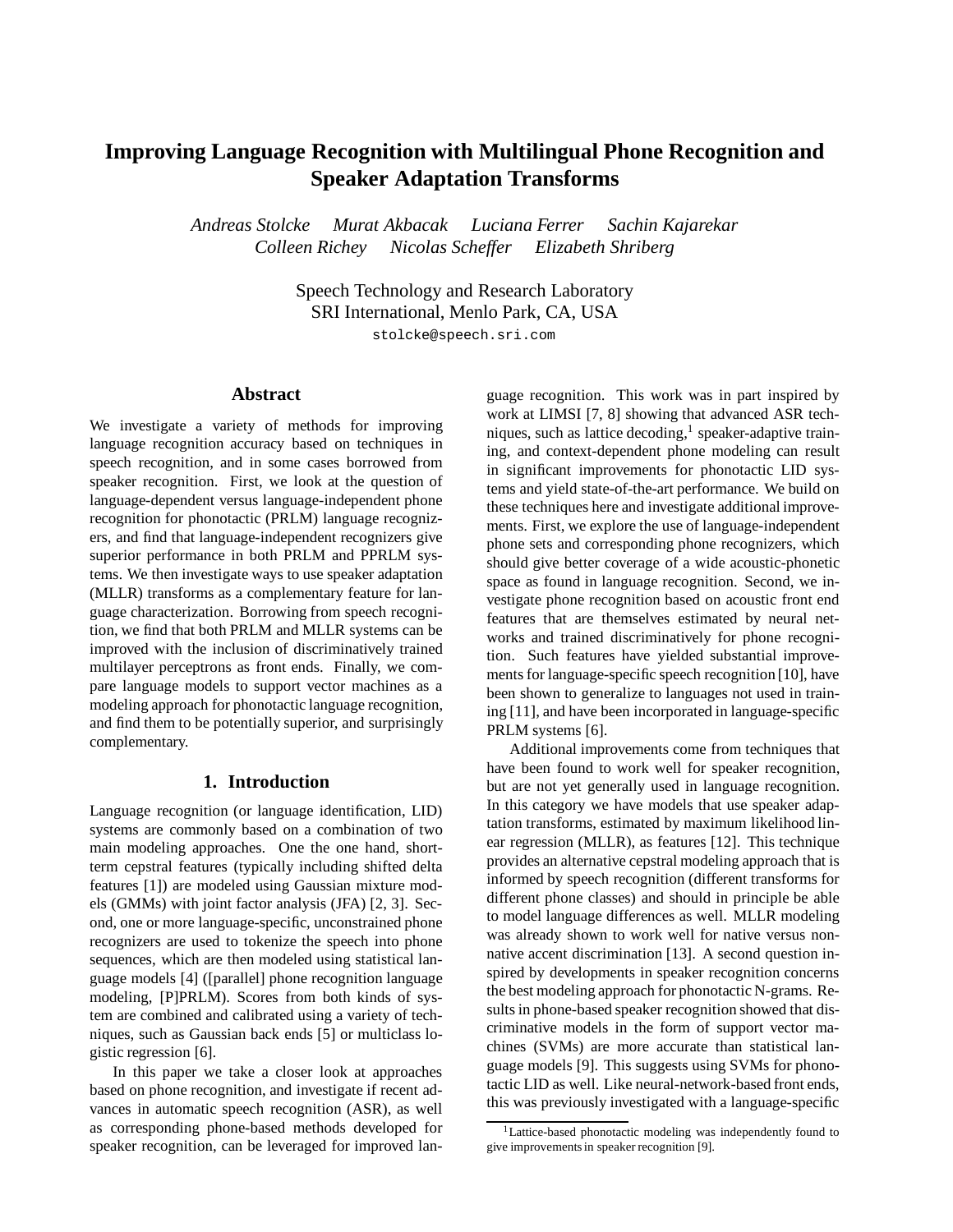PRLM system [6]; here we revisit SVM N-gram modeling in the context of the aforementioned other techniques, including multilingual phone recognition.

# **2. Method**

## **2.1. Data**

All experiments reported here use the NIST Language Recognition Evaluation (LRE) 2005 data set.<sup>2</sup> The evaluation set comprises the seven target languages: English, Mandarin, Spanish, Hindi, Japanese, Korean, and Tamil. All training data was drawn from the LDC Call-Friend corpus and comprised about 56 hours each for English, Mandarin, and Spanish, and about 26 hours each for Hindi, Japanese, Korean, and Tamil. The test data consists of 3662 samples of conversational speech of about 30 seconds each. For evaluation purposes we split the test set into two subsets and perform twofold crossvaluation, i.e., the system combination weights and calibration thresholds are estimated on the complement of the half of the data that is being scored. The primary metric used in our experiments is the macro-average of the seven per-language equal error rates (avgEER).

Phone recognition and other ASR models were trained on other datasets described further below, which were separate from the LRE training materials used to collect language recognition model statistics.

#### **2.2. Cepstral system**

We wanted to be able to evaluate different phone-based LID methods and systems not just in isolation but also in combination with a state-of-the-art cepstral baseline system. To this end, we developed a GMM-JFA system based on a 56-dimensional feature vector consisting of energy and a shifted-delta cepstrum in 7-1-3-7 configuration [1]. Deltas were computed over the whole file (including nonspeech regions), and feature frames were removed based on SRI's speech/nonspeech segmenter. We estimated 2048-component GMMs with the LRE training data in the seven target languages. The same data was used to train a 300-dimensional eigenchannel subspace [14]. Scores for each test sample were produced using dot product scoring [15].

Combination of raw system scores (if multiple systems are used) and their calibration is performed using multiclass logistic regression as implemented in Niko Brümmer's FoCal Multi-class toolkit [16].

The baseline system achieved an avgEER of 2.87% on the test data.

# **3. Phonotactic Language Modeling**

#### **3.1. Phone recognizers**

As a baseline for phonotactic language recognition, we build a PPRLM system utilizing three language-specific recognizers (for American English, Spanish, and Levantine Colloquial Arabic), trained on available conversational telephone corpora available from the LDC. Language-dependent properties of these systems are listed in Table 1. Apart from gender dependence (which is enabled by larger training data size) all systems use similar acoustic modeling: perceptual linear prediction (PLP) front end with up to third-order difference features, vocal tract length normalization, dimensionality reduction via heteroscedastic linear discriminant analysis (HLDA), and triphone acoustic models trained using the minimum phone error (MPE) criterion. Decoding uses an open phone loop (no phonotactic constraints) and generates phone lattices, from which phone N-grams with posterior probability weighted frequencies are extracted. Following [8], we also perform constrained MLLR speaker adaptation prior to decoding.

Language-dependent recognizers by their nature will model different languages more or less accurately, and might not perform as well for recognizing languages that are outside the acoustic or phonotactic space covered by the languages chosen. An alternative is to train a single recognizer that incorporates data from a variety of languages. While still possibly biased, such a recognizer might achieve better generalization for LID purposes if commonalities among all languages are modeled to some extent.

To test the suitability of multilingual recognizers for LID, we developed a system that is based on a shared set of 52 phones that give a reasonable representation of four fairly diverse languages (American English, Mandarin, Spanish, and Egyptian Arabic), while glossing over fine-grained distinctions in the language-specific phone sets (such as tone in Mandarin). $3$  For training purposes, the word-level transcripts in each language were mapped to the multilingual phone set, and the training data was pooled. Training statistics for Spanish and Egyptian Arabic were given extra weight to achieve a more balanced coverage of all languages in the final models. Also, American English data was selected to roughly equate the amount of data from native and nonnative speakers, since the raw training corpora tend to be dominated by the former. The composition of the multilingual training corpus is given in Table 2. Note that the combined multilingual training set is 370h, or less than one quarter of the largest language-dependent (English) training set.

Language recognition scores are obtained by com-

<sup>&</sup>lt;sup>2</sup>At the time of this study, this was the most recent publicly available LRE dataset from the Linguistic Data Consortium (LDC).

<sup>&</sup>lt;sup>3</sup>The choice of the Egyptian colloquial dialect of Arabic (ECA) was determined by the fact that vowelized transcripts for ECA are available, but are not for other dialects.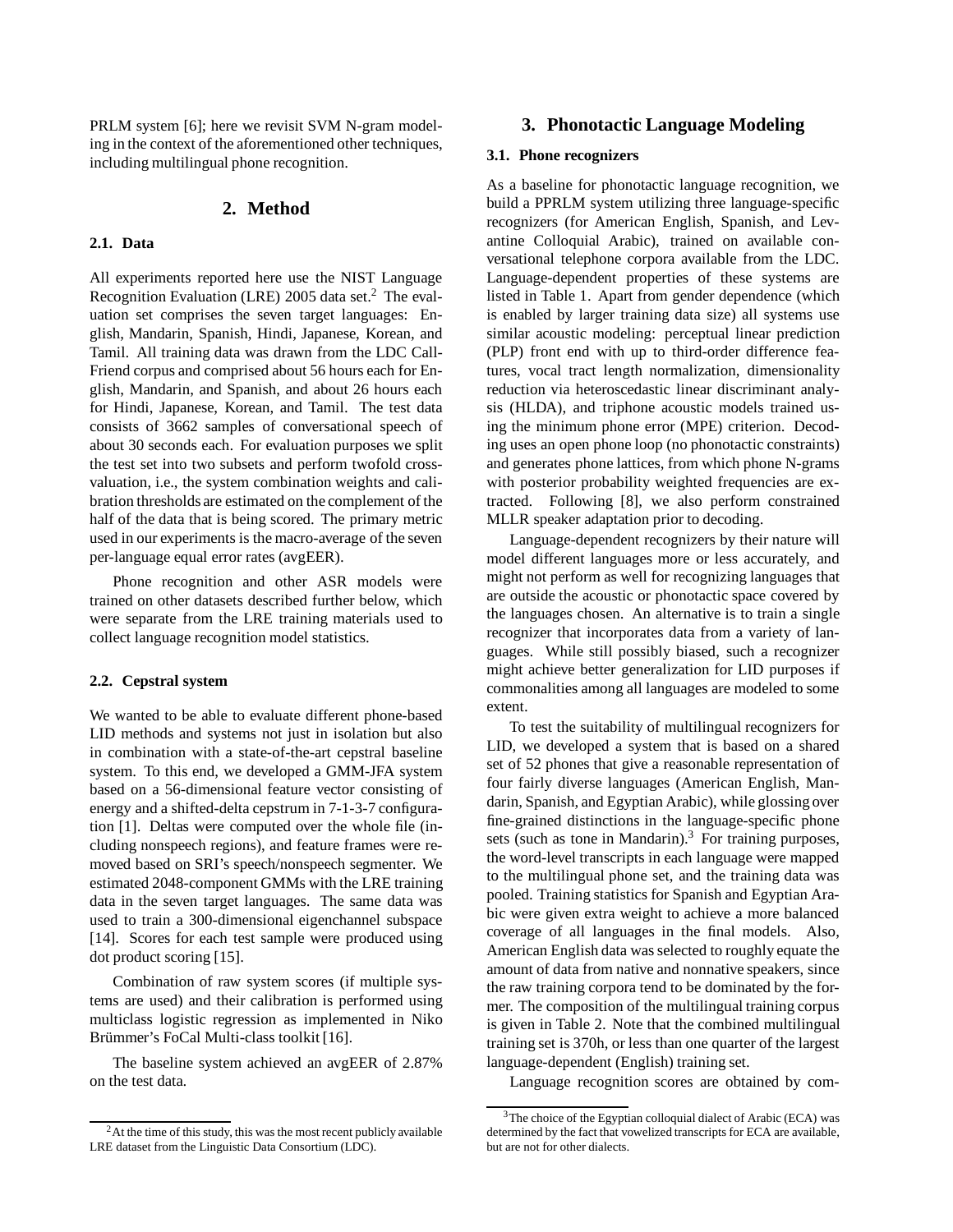Table 1: Properties of language-specific phone recognizers.

| Language         | Phoneset size | Training data | Gender dependence |
|------------------|---------------|---------------|-------------------|
| American English |               | 1400 h        | ves               |
| Spanish          | 33            | 18 h          | no                |
| Levantine Arabic | 39            | 61 h          | no                |

Table 2: Data used for multilingual phone recognizer training.

| Language                     | Sources                       | Duration | Weighting |
|------------------------------|-------------------------------|----------|-----------|
| American English (native)    | Fisher, Switchboard, CallHome | 123h     | lх        |
| American English (nonnative) | <b>Fisher</b>                 | 108h     | 1x        |
| <b>Mandarin Chinese</b>      | CallHome                      | 103h     | 1x        |
| Spanish                      | CallHome                      | 19h      | 3x        |
| Egyptian Arabic              | CallHome                      | 17h      | 3x        |

Table 3: Results with phone recognition language modeling

| Systems used             | % avgEER |
|--------------------------|----------|
| American English         | 4.17     |
| Levantine Arabic         | 4.91     |
| Spanish                  | 5.49     |
| Am.Eng.+Levant.          | 2.99     |
| Am.Eng.+Levant.+Span.    | 2.76     |
| Multilingual             | 3.01     |
| Am.Eng.+Levant.+Span.+ML | 2.09     |

puting the length-normalized log likelihood ratio of the target phone language model  $L$  relative to the nontarget language model, given the test sample phone decoding output  $X$ :

$$
s = \frac{1}{|X|} \frac{\log P(X|L)}{\log P(X|\bar{L})}
$$
(1)

where  $|X|$  is the number of phone tokens in the sample, and  $\overline{L}$  is the union of all nontarget languages.

#### **3.2. Language-dependent versus multilingual PRLM**

Table 3 shows results with various PRLM and PPRLM configurations. All results were obtained with 3-gram phone language models, since 4-grams did not give better results. English is the single best language-dependent system (4.17%), and combining two or three such systems gives substantial gains (to 2.99% and 2.76%, respectively), albeit with diminishing returns. The multilingual PRLM by itself gives almost the same level of performance (3.01%) as the combination, and by adding it to the combination a further 24% relative gain (to 2.09% absolute avgEER) can be achieved.

Table 4: Results with phone recognition enhanced with MLP features

| System          | Front end   | % avgEER |
|-----------------|-------------|----------|
| Multilang. PRLM | PL P        | 3.01     |
| Multilang. PRLM | PLP+MLP     | 2.82     |
| PPRLM           | PI.P        | 2.09     |
| PPRLM           | $PI.P+MI.P$ | 177      |

#### **3.3. Use of discriminative MLP features**

In prior work we have made extensive use of acoustic features computed by multilayer perceptrons (MLPs, or neural networks), trained to perform phone discrimination at the frame level, with excellent gains in word recognition accuracy [10]. More recently, the Brno team has experimented with a similar hybrid MLP/HMM phone recognizer for PRLM language recognition [6].

Although the MLP features used here were not trained specifically for the languages of our phone recognizers (or the languages of the LRE task), we had previously found that training such MLPs on a large English database yielded features that could help recognition in other languages as well [11]. This suggests appending the English-trained MLP features to the standard PLP features of our multilingual recognizer. We observed that phone recognition accuracies increase between 2 and 4% absolute with the modified recognizer. The question is whether this improvement also translates into improved language recognition.

Table 4 shows results for both PRLM and PPRLM (combined with language-dependent PRLMs). As shown, the avgEER is reduced for both PRLM, for a relative gain of 6%, and for PPRLM, by 15% relative, compared to otherwise similar systems that use only the stan-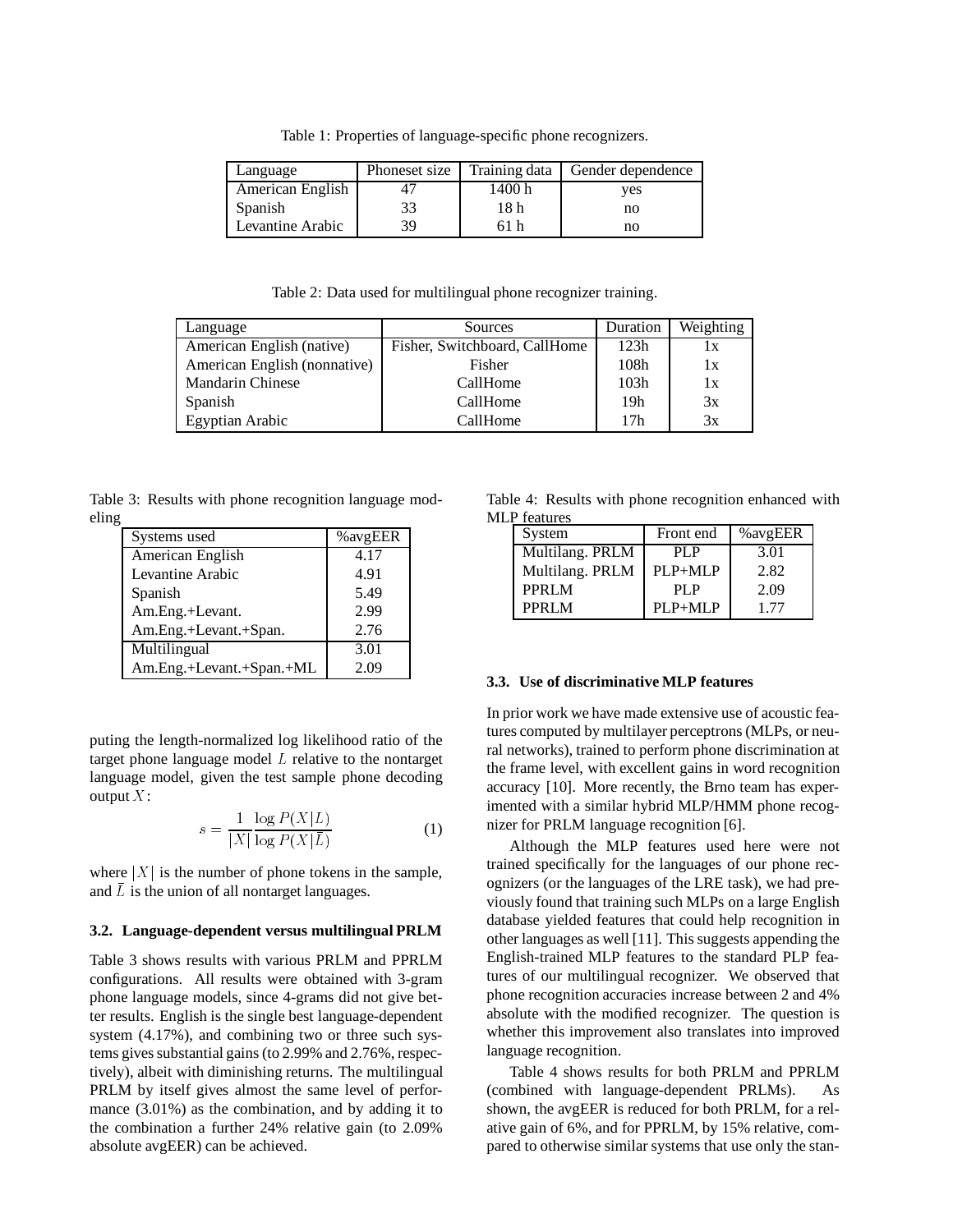

Figure 1: Feature extraction via MLLR model adaptation

dard PLP acoustic front end. (Note that only the multilingual PRLM system is augmented with MLP features in these experiments.)

## **4. Speaker Adaptation Transform Models**

#### **4.1. Feature extraction and modeling**

In speaker recognition, approaches based on modeling an affine transform that adapts speaker-independent models to speaker-dependent models have been very effective [12]. In the language recognition setting, we can similarly estimate MLLR transforms that map from a language-independent speech model to a languagedependent one, and model the transform parameters as features (Figure 1). In fact, as with PRLM, the underlying speech models can be derived from any specific language, or using multiple languages, as long as transforms are estimated consistently for target language training and test data.

Following the general recipe in [12], the modeling proceeds as follows. Given a speech sample, phone-loop ASR is used to assign frames to phone classes, and an MLLR transform is estimated for each class. The transform for the nonspeech class is discarded, and the coefficients for all other transforms are concatenated into a linear vector. Each vector component is rank-normalized [17] using the combined target language training data as the reference distribution. For each target language, an SVM model with linear kernel function is trained with target language samples as positive instances and all others as negative instances. Given a test sample, the (signed) distance between the test feature vector and the SVM hyperplane serves as the raw (pre-calibration) language recognition score.

#### **4.2. Results**

We implemented this MLLR-SVM approach using three MLLR reference acoustic models: an English male-

Table 5: Results with MLLR transform modeling

| <b>MLLR</b> model        | % avgEER |
|--------------------------|----------|
| English, female          | 12.98    |
| English, male $+$ female | 10.25    |
| Multilingual             | 7 47     |

speaker model, an English female-speaker model, and a gender-independent multilingual model. In all cases the acoustic feature dimension is 39, and 8 MLLR transforms (phone classes) were used, yielding an SVM feature vector of length  $8 \times 39 \times 40 = 12,480$ .

Results are given in Table 5. Comparing the first and last result, we again observe that a system based on a single speech model trained on multilingual data fares much better than a similar system trained on monolingual data. The gender-dependence of the English speech models actually affords an advantage, because the feature vectors from the male and female MLLR versions (regardless of test speaker gender) can be concatenated. This approach is effective for speaker recognition [18] and also gives a gain for language recognition, as shown in the second line of Table 5. However, the combination of genderdependent English MLLR transforms still does not yield as good a result as the gender-independent multilingual MLLR.

#### **4.3. Improvements**

The performance of MLLR models is still substantially below that of the cepstral and phonotactic models. However, we can improve the general approach in several ways. First, we note that so far we have extracted one feature vector per training/test sample, regardless of speech duration. This is unlike the cepstral GMM and PRLM systems, which obtain more data points the longer the speech duration. While test samples are roughly 30 seconds in length, training samples consist of much longer recordings (up to several minutes long). We can therefore partition the training samples into shorter segments of roughly 30 seconds each, and obtain multiple training vectors per conversation. Not only does this increase the amount of training samples, it should also do a better job of modeling the variability inherent in short speech excerpts.

Second, we can optimize the number of Gaussians in the MLLR reference models, which was originally chosen for good phone recognition performance, for best language recognition results instead. We were hoping that a more compact reference model would improve language discrimination, as it forces the MLLR transforms to do more of the work of matching the reference model to the language sample (if the MLLR GMM is too large it can do so in part by simply choosing among its Gaussians).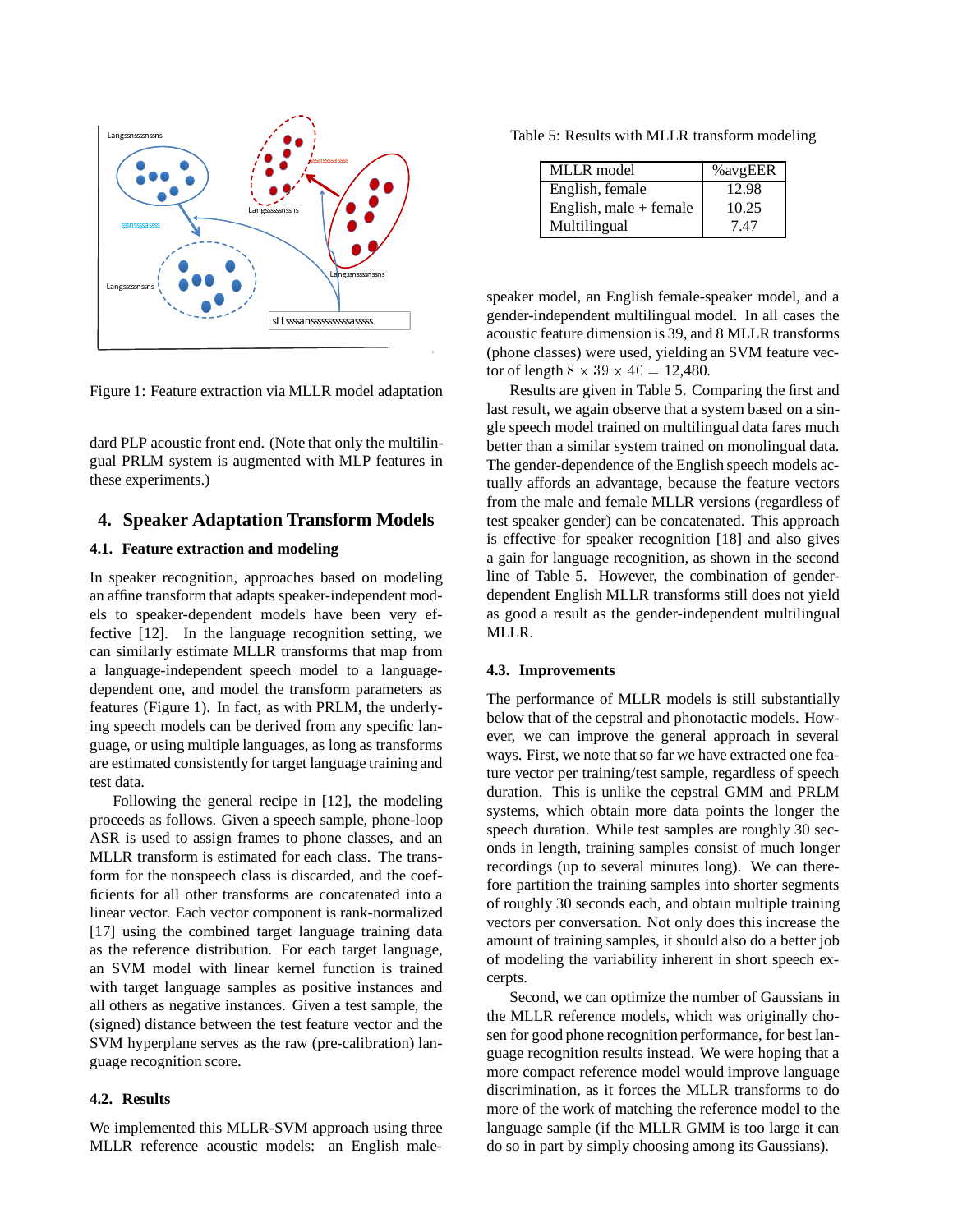Table 6: Effect of improved MLLR transform modeling

| <b>MLLR</b> system                      | % avgEER |
|-----------------------------------------|----------|
|                                         |          |
| One transform per training sample       | 7.47     |
| Multiple transforms per training sample | 5.98     |
|                                         |          |
| + Reduced number of Gaussians           | 5.19     |
| $+$ NAP                                 | 4.54     |
|                                         |          |
| $+$ MLP features                        | 3.96     |

Third, we can estimate the intra-language variability of the feature space, and apply nuisance attribute projection (NAP) [19] to remove the subspace that has the highest nuisance variability. (This is the same method used to remove intra-speaker variability in SVM-based speaker recognition systems.) NAP is especially attractive in combination with the training-set partitioning method described above, as it allows NAP to estimate and remove intra-session variability, in addition to between-speaker variability.

Finally, as with PRLM, we augment our standard PLP front end with MLP features optimized for (English) phone discrimination. In our case, this adds 25 dimensions to the acoustic feature space. To limit the increase in MLLR parameters we estimate block-diagonal adaptation transforms, increasing the number of MLLR coefficients by  $8 \times 25 \times 26$ , for a total of 17,680.

Results from implementing these modifications incrementally are shown in Table 6. The largest improvement (20% relative) comes from splitting of training samples, with smaller gains from the other measures. Reducing the number of Gaussians in the MLLR phone models model by a factor of 4 (from 64 to 16), applying NAP, and added MLP features each give about 13% relative error reduction.

# **5. Phonotactic Modeling with Support Vector Machines**

In this section we revisit the modeling choices in phonotactic language recognition. Comparisons on speaker recognition systems based on phone N-grams showed that SVM models can give quite substantial gains over statistical language models [9]. The Brno team has reported good results with SVM modeling of phone Ngrams from a Hungarian recognizer [6], so it was important to assess the relative merits of this modeling approach under our multilingual phone recognition framework, leaving all other parameters constant.

We implemented a phonotactic SVM ("PRSVM") system based on the same phone N-gram frequencies as used by the multilingual PRLM system with MLP features (Section 3.3). The lattice-based relative frequencies of the most frequent phone N-grams (as determined on

Table 7: Results with multilingual phone N-gram systems

| Systems used                       | %avgEER |
|------------------------------------|---------|
| Phone N-gram LM                    | 2.82    |
| Phone N-gram SVM (3-gram)          | 3.01    |
| Phone N-gram SVM (4-gram)          | 2.74    |
| Phone N-gram $LM + \overline{SVM}$ | 242     |

Table 8: Results with combinations of multiple systems. All noncepstral systems are based on multilingual phone models, but PPRLM also incorporates language-specific models.

| Systems used                    | % avgEER |
|---------------------------------|----------|
| <b>PRSVM</b>                    | 2.74     |
| Cepstral GMM                    | 2.87     |
| $+$ MLLR-SVM                    | 2.59     |
| $+$ PRLM                        | 1.43     |
| $+$ MLLR-SVM $+$ PRLM           | 1.19     |
| $+$ MLLR-SVM $+$ PPRLM          | 1.24     |
| $+$ MLLR-SVM $+$ PRLM $+$ PRSVM | 1.14     |
|                                 |          |

the combined training set) are assembled into a feature vector. Each relative frequency is scaled by the inverse square root of the global frequency of that N-gram, so as to implement the TFLLR pseudo-likelihood-ratio kernel proposed by [20]. The resulting feature vectors are modeled and scored by linear-kernel SVMs as described in Section 4.1. Also, as for MLLR transform SVMs, we split training sessions into 30-second segments to obtain multiple feature vectors per session.

Table 7 summarizes results. The trigram SVM yields an avgEER of 3.01%, slightly worse than the corresponding trigram LM. However, unlike with phonotactic LMs, we found that increasing the maximum N-gram length to 4 lowers the error rate, to 2.74%. We also found that a score-level combination of phonotactic LM and SVM models gives a 12% relative reduction over the single best system, in spite of the two systems differing merely in their modeling.

# **6. Combining Systems**

We now look at score-level combinations of the various systems at our disposal: the cepstral baseline system, phonotactic PRLM and PRSVM, and MLLR-SVM. Results are shown in Table 8. We use the cepstral GMM as our baseline and starting point for all combinations. Adding the MLLR-SVM to the baseline reduces error by 10% relative. Recall that the MLLR-SVM by itself still has a much higher error rate (3.96%), yet the two alternative ways of modeling cepstra apparently give somewhat complementary information. Adding the multilingual PRLM to the cepstral system gives the largest rela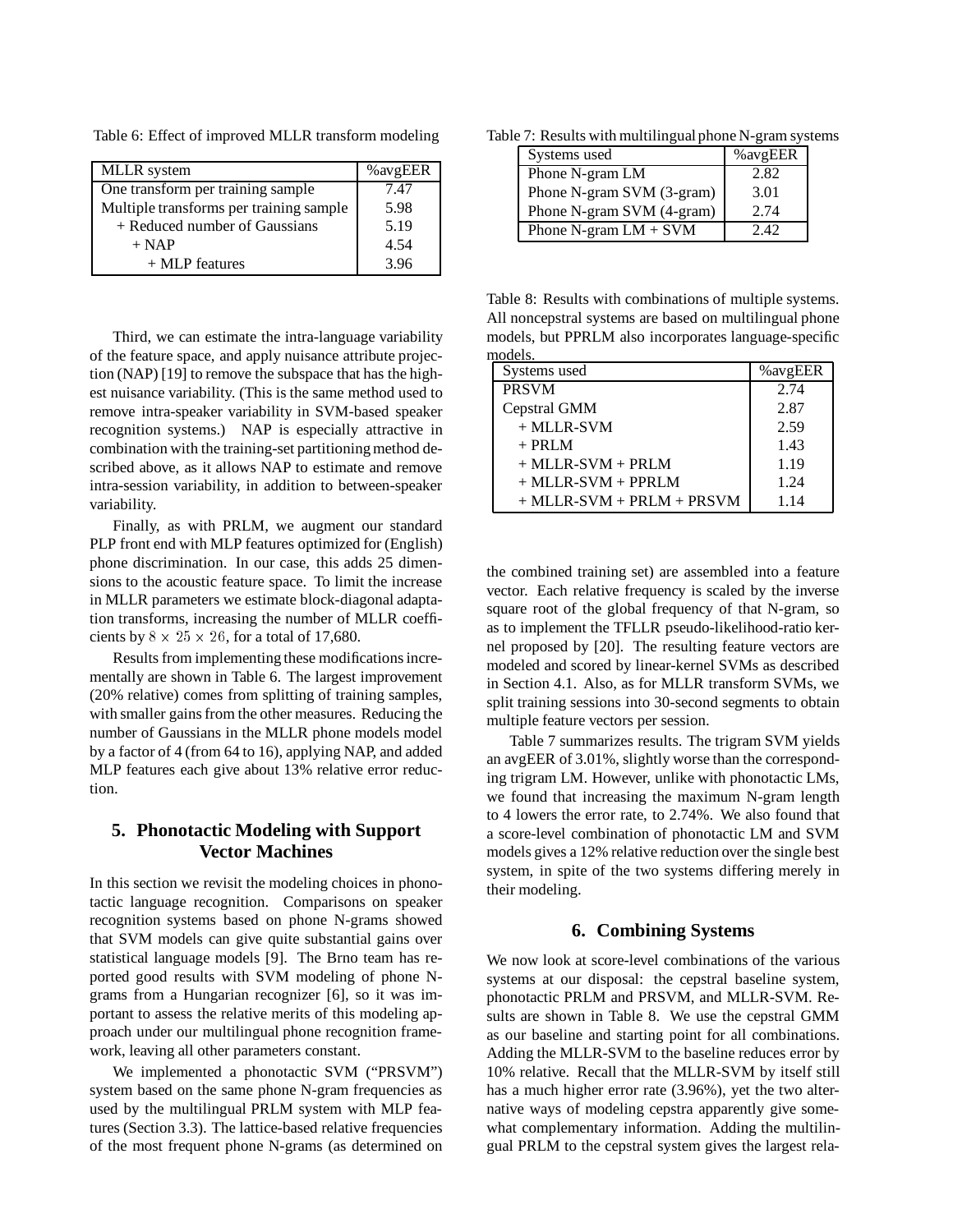tive error reduction: 50%. This might be explained by the fact that both features and modeling paradigms are very different in these two systems. Adding the MLLR-SVM as a third system gives a surprisingly large gain of 17% relative.

Earlier we saw that adding the three languagedependent PRLM systems to the multilingual PRLM gave a large error reduction. However, this is no longer true once the cepstral and MLLR systems are also included. In fact, there is a slight increase (from 1.19% to 1.24%) in avgEER, which is most likely due to insufficient training data for the logistic regression combiner. (Given sufficient training data, adding another system should never degrade performance.) On the other hand, adding our alternative, SVM-based phonotactic model does give a small (4% relative) additional improvement over the three-way system combination. Overall, we see a 55% relative error reduction over the PRSVM, the single best system.

# **7. Conclusions and Future Work**

Starting from standard cepstral and PRLM systems, we have investigated a number of improved modeling techniques for language recognition, inspired by work in speech recognition and speaker recognition. An alternative form of ASR-mediated cepstral modeling, MLLR-SVMs, while not improving on the cepstral GMM by itself, does give gains in combination with the latter, even after adding phonotactic models. We found that both phonotactic (PRLM) and cepstral MLLR-SVM models work best when based on ASR acoustic models trained with multiple languages and a unified phone set. A multilingual PRLM is much better than any of the languagespecific PRLMs, and, by itself, approaches the performance of a three-language PPRLM. Both PRLM and MLLR-SVM can also be improved by adding MLP features trained for phone discrimination to the acoustic front end. Finally, we found that replacing the traditional phonotactic language models with discriminatively trained SVMs over N-gram frequency features can lower error, as the SVMs can apparently benefit from longer Ngram lengths than the statistical language models. Also, combining PRLM and PRSVM models gives additional gains.

We believe that further improvements can be obtained by building on the techniques developed here, and addressing some key open questions. For example, one could train multiple language-specific PRSVMs and combine these systems at either the feature level (vector concatenation) or score level ("PPRSVM"). N-gram feature selection could probably be improved beyond a simple frequency criterion, in order to take advantage of even longer N-grams as long as they provide discriminative information. Finally, an effective form of nuisance variability compensation, which is critical to good cepstral system performance (JFA for GMMs, NAP for SVMs), has so far not been found for phonotactic systems (we tried NAP with PRSVMs but found no gains).

#### **8. Acknowledgments**

We thank our SRI colleagues Gokhan Tur and Wen Wang for valuable comments on the work presented here, and the anonymous reviewers for useful suggestions. Thanks also go to Wen Wang and Dimitra Vergyri for help with the language-specific phone recognition systems.

# **9. References**

- [1] P. A. Torres-Carrasquillo, E. Singer, M. A. Kohler, R. J. Greene, D. A. Reynolds, and J. Deller, Jr., "Approaches to language identification using Gaussian mixture models and shifted delta cepstral features", in J. H. L. Hansen and B. Pellom, editors, *Proc. IC-SLP*, pp. 89–92, Denver, Sep. 2002.
- [2] P. Kenny, G. Boulianne, P. Ouellet, and P. Dumouchel, "Factor analysis simplified", *in Proc. ICASSP*, vol. 1, pp. 637–640, Philadelphia, Mar. 2005.
- [3] N. Brümmer, A. Strasheim, V. Hubeika, P. Matějka, L. Burget, and O. Glembek, "Discriminative acoustic language recognition via channel-compensated GMM statistics", *in Proc. Interspeech*, pp. 2187– 2190, Brighton, U.K., Sep. 2009.
- [4] M. A. Zissman and E. Singer, "Automatic language identification of telephone speech messages using phoneme recognition and N-gram modeling", *in Proc. ICASSP*, vol. 1, pp. 305–308, Adelaide, Australia, 1994.
- [5] P. A. Torres-Carrasquillo, E. Singer, W. M. Campbell, T. Gleason, A. McCree, D. A. Reynolds, F. Richardson, W. Shen, and D. E. Sturim, "The MITLL NIST LRE 2007 language recognition system", *in Proc. Interspeech*, pp. 719–722, Brisbane, Australia, Sep. 2008.
- [6] P. Matějka, L. Burget, O. Glembek, P. Schwarz, V. Hubeika, M. Fapšo, T. Mikolov, O. Plchot, and J. Cernocký, "BUT language recognition system for NIST 2007 evaluations", *in Proc. Interspeech*, pp. 739–742, Brisbane, Australia, Sep. 2008.
- [7] J. L. Gauvain, A. Messaoudi, and H. Schwenk, "Language recognition using phone lattices", in S. H. Kim and D. H. Youn, editors, *Proc. ICSLP*, Jeju, Korea, Oct. 2004.
- [8] M. F. BenZeghiba, J.-L. Gauvain, and L. Lamel, "Context-dependent phone models and models adaptation for phonotactic language recognition",